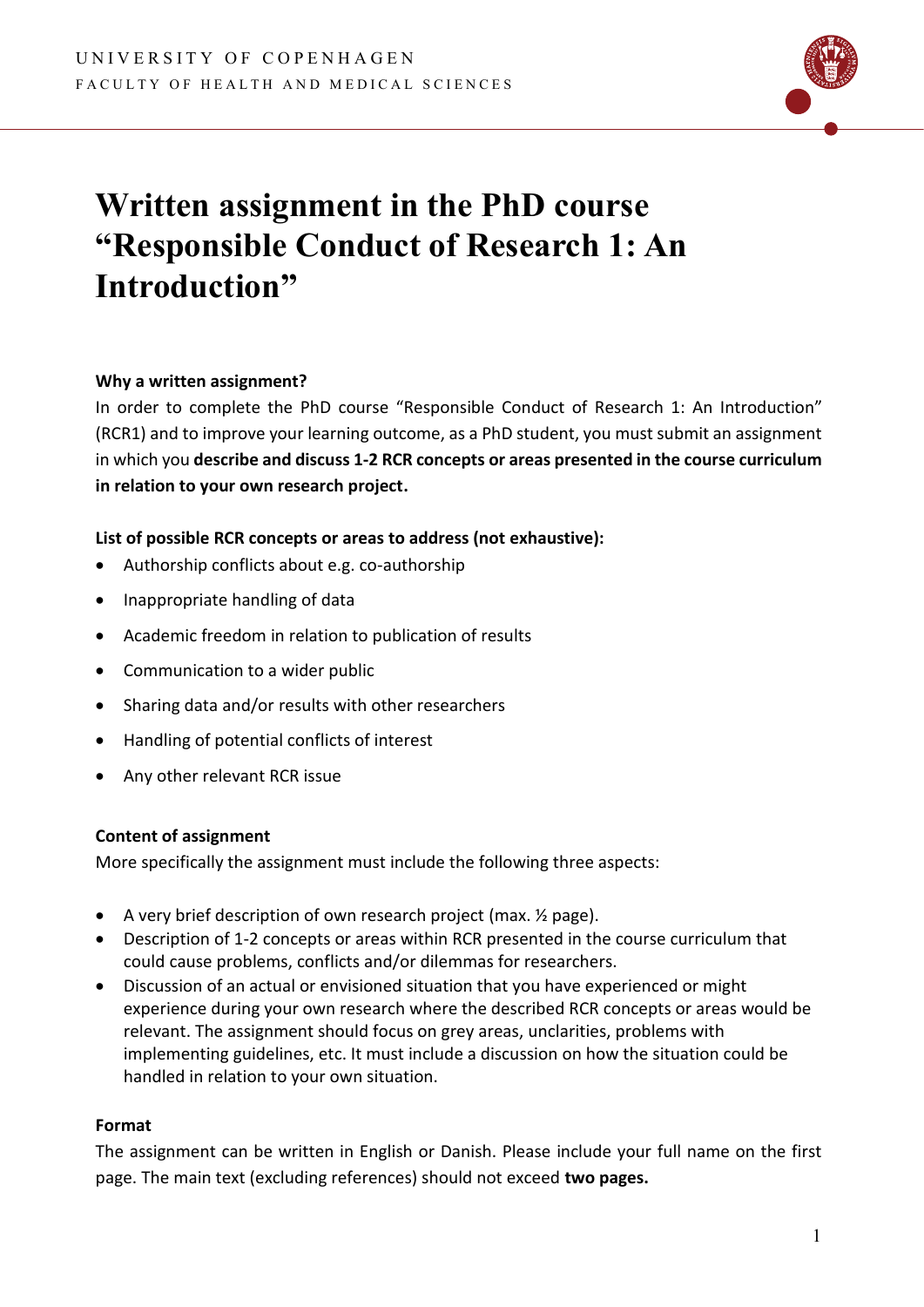#### **References**

It is a requirement that proper and direct references to the curriculum are included in the assignment. The curriculum can be found here: [http://ifro.ku.dk/rcr.pdf/.](http://ifro.ku.dk/rcr.pdf/) References to slides from the presentations will not be accepted. The references must be made in text (via parentheses), as footnotes or as endnotes. The reference must include author, year of publication, and page number. Other sources can be included in the assignment as well and should be referenced in the same manner as references to the curriculum. The references and an eventual reference list must have a format similar to references in scientific publications.

#### **In order to pass the assignment, you must:**

- Demonstrate an understanding of central and basic concepts, rules and issues as presented in the curriculum.
- Describe causes of researchers' problems, conflicts and/or dilemmas in relation to the chosen concepts/areas within RCR.
- Describe an actual or envisioned situation in relation to your specific research project that is a concrete example of the chosen problem, conflict and/or dilemma within RCR.
- Describe and discuss possible ways to handle the problem, conflict and/or dilemma described in relation to the specific research situation.
- You may draw on various sources in the assignment, but at least one reference must be made to the curriculum as described above.

#### **Deadline and how to submit the assignment**

You must upload the assignment to Absalon (an e-learning platform) in Word or PDF format. You will receive an invitation to the relevant Absalon site from the course organiser. The deadline for submission of the assignment will be approx. two weeks after the course. The exact submission deadline will be announced in connection with the course.

#### **Assessment**

The assignment will be assessed by teachers from the course within two weeks after the assignment deadline (the month of July is exempted). The focus will be on the assessment criteria described above. Assignments will be marked in Absalon by the assessor as either 'Complete' (√) or 'Incomplete'(X). It is your responsibility to check in Absalon whether you need to re-submit.

## **Non-satisfactory assignment**

If the assignment is marked 'Incomplete', you will receive written comments (in Absalon) on how to improve the assignment. Within two weeks, you must submit a revised assignment to Absalon and inform the relevant teacher of the resubmission, including information on which course you attended.

You have three attempts to pass the assignment. If the assignment is not passed after three attempts, you must take the RCR1 PhD course again. Failure to meet a deadline results in a failed attempt. To ensure a fair assessment, all non-satisfactory assignments will be evaluated by two teachers. The assignment and the course are governed by [the PhD rules and regulations at SUND.](https://healthsciences.ku.dk/phd/guidelines/)